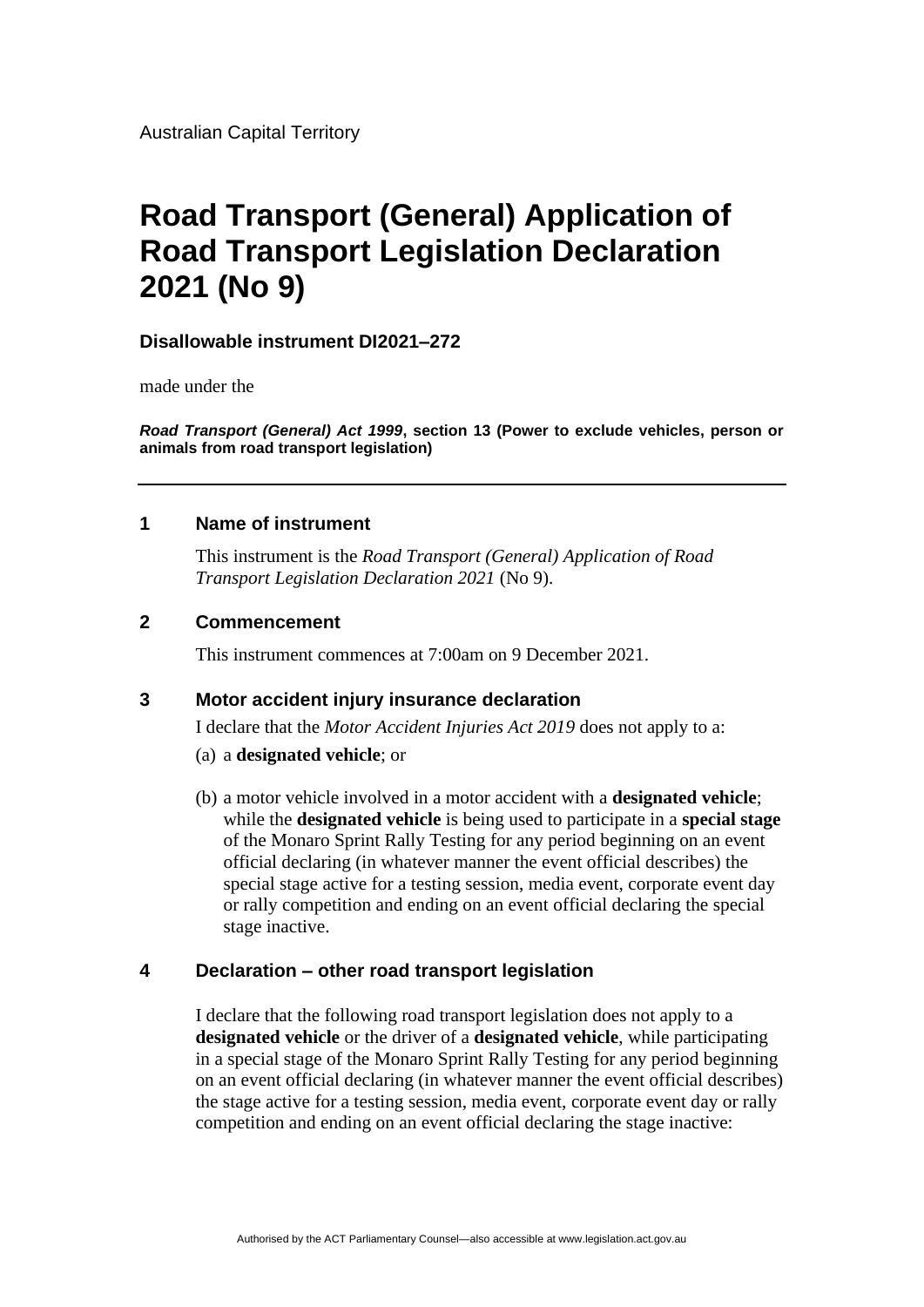- (a) *Road Transport (Driver Licensing) Act 1999*:
	- Section 31 Driver must be licensed
	- Section 33A Contravening interlock condition
- (b) *Road Transport (Vehicle Registration) Act 1999*:
	- Section 18 Prohibition on using unregistered registerable vehicles or vehicles with suspended registration
- (c) *Road Transport (Vehicle Registration) Regulation 1999*:
	- Section 59 Display of numberplates
	- Section 60 Using vehicle without numberplate etc
- (d) *Road Transport (Safety and Traffic Management) Act 1999*:
	- Section 5A Races, attempts on speed records, speed trails etc
	- Section 5B Improper use of motor vehicle
	- Section 7 Furious, reckless or dangerous driving
- (e) *Road Transport (Road Rules) Regulation 2017*:
	- Part  $3 Speed$  Limits
	- Part 4 Making Turns
	- Part 5 Change of direction and stop signals
	- Part  $7 -$  Giving way
	- Part 8 Traffic signs and road markings
	- Part 11 Keeping left, overtaking and other driving rules
		- a. Division 11.1 General
		- b. Division 11.2 Keeping to Left
		- c. Division 11.3 Overtaking
	- Part  $13$  Lights and warning devices
	- Part 18 Miscellaneous road rules
		- a. Section 288 Driving on path

# **5 Definitions**

In this instrument:

*designated vehicle* means any of the following vehicles:

- (a) an event registered motor vehicle; or
- (b) a promotional or official vehicle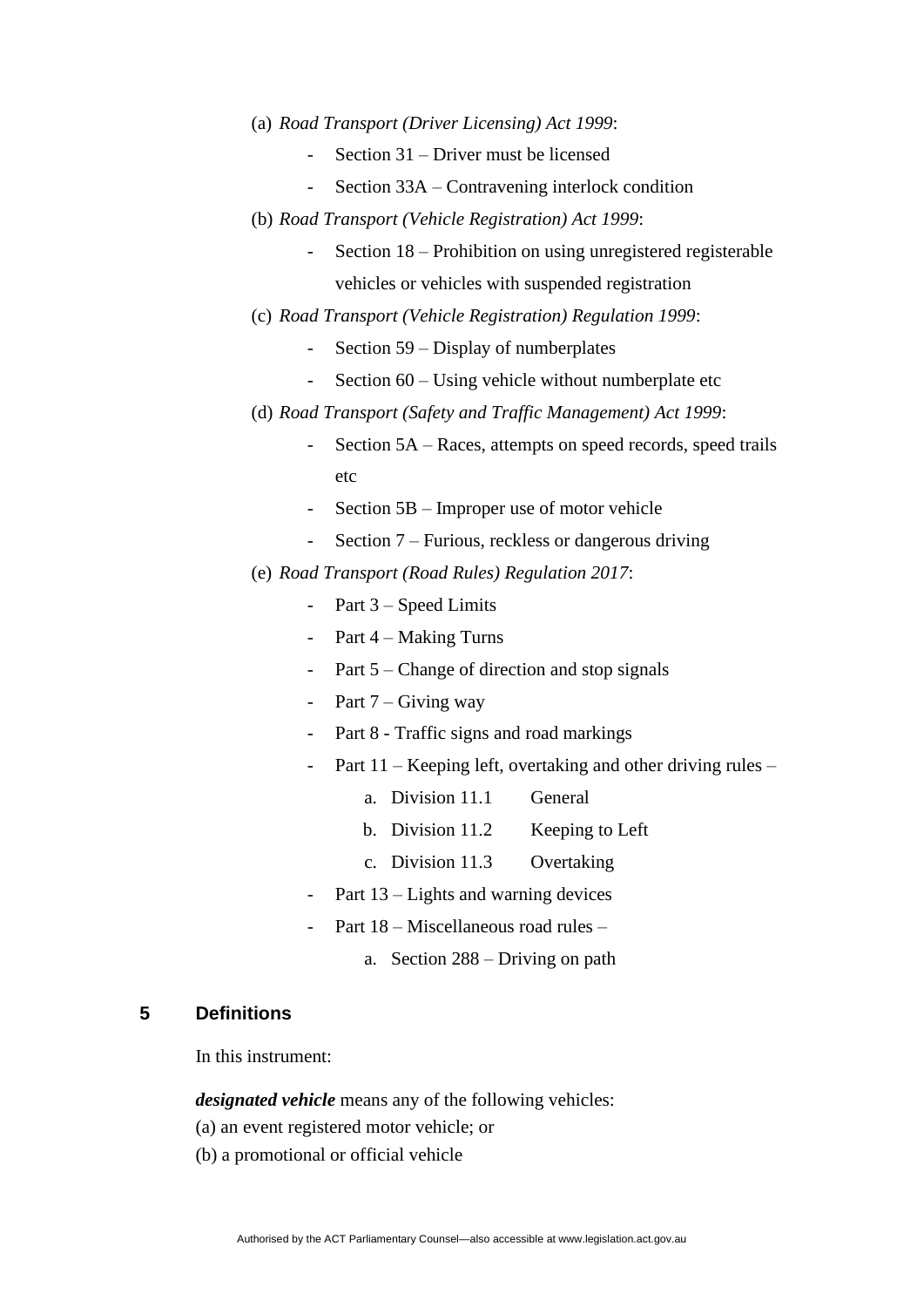*event registered motor vehicle* means a vehicle entered to participate in the Monaro Sprint Rally Testing, and may be an unregistered, unidentified or uninsured motor vehicle.

*Promotional or official vehicle* means a registered vehicle being used for promotional or official purposes during the special stages.

*event* means the Monaro Sprint Rally Testing.

*event official* means an official for the event who holds an official's licence from Motorsport Australia that authorises the official to declare event stages active or inactive.

*registered* means registered under the *Road Transport (Vehicle Registration) Act 1999* or equivalent legislation.

*special stage for the event*, means a road or road related area identified as a special stage or power stage for the event outlined in the maps at Schedule 1.

*unidentified motor vehicle*—see the *Motor Accident Injuries Act 2019,*  section 327.

*uninsured motor vehicle*—see the *Motor Accident Injuries Act 2019,*  section 325.

## **6 Expiry**

This instrument expires at 5:00pm on 9 December 2021.

Chris Steel MLA Minister for Transport and City Services Special Minister of State

1 December 2021